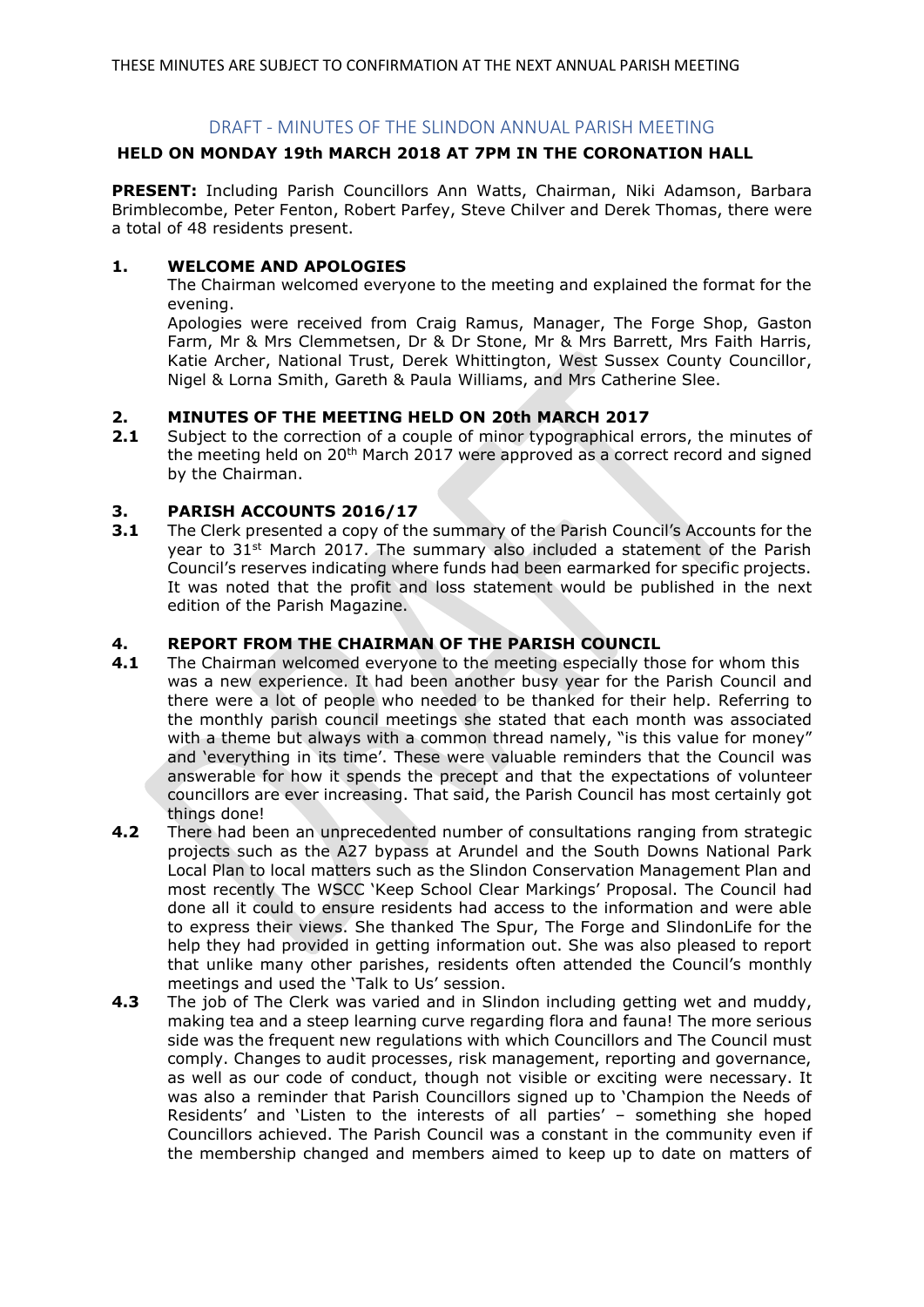interest in the parish through briefings and member representation on outside bodies.

- **4.4** Moving on to more exciting matters, she proceed to describe some of things the Council had achieved over the last year. The purchase of Traffic Cones had helped tremendously to manage the parking at events. The outdoor gym had been launched to support health and wellbeing and work continued on improvements to the Recreation Ground and Top Playing Field and maintenance at the pond and memorial garden. Judging by the motorists hooting their support most of Slindon must have driven past as the planting of the hedging along the A29 boundary took place and she thanked everyone involved. The renewal of the lease with the Sports Association had just been completed and after a period of change the Association was maintaining the grounds and pavilion.
- **4.5** The coming year would see more work at both the Recreation Ground and Top Playing Field to finish hedging and seed wild flowers. The Moor Family had also commissioned a flint bench to be built near John's tree which would allow everyone to enjoy the stunning views. The Parish Council recently had the war memorial cleaned and would be working with NT volunteers to maintain and refresh the flint wall around the Memorial garden. Further maintenance work is scheduled on some of the trees on the recreation ground and the Council had budgeted to replace the Clerks aging laptop. The coming General Data Protection Regulations would also see changes and it was noted that this would apply equally to any business, charity or organisation that held personal data. The improvement of the A29 crossing at the cross roads was a "live" project with WSCC. The timescales were driven by them and the Council would be involved as necessary and keep residents informed of progress. There was also a vacancy for one Parish Councillor and she added that if anyone would like to find out more Councillors would be happy to speak to them later in the evening.
- **4.6** Finally, the Chairman stated that without the help of the National Trust and their volunteers it would be very difficult to maintain the Pond and the Recreation Ground boundary. Thanking them she also made a plea. The vast majority of work was undertaken on a voluntary basis either by Councillors, residents or people who were just interested. Commenting that It would be wonderful if more people could get involved in the coming year, the Council also appreciated the help that it had received from Gaston Farm and Wyatt & Son. The Council would continue to engage with the many community groups within the village – SlindonLife, the Coronation Hall Committee, the Slindon Community Land Trust, the History Group, the Primary School and the College, the Forge and the Sports Association. The Chairman invited residents to join Members for a glass of wine or cup of tea after the formal part of the evening.

### **5. PRESENTATIONS FROM SLINDON COMMUNITY GROUPS**

The Chairman invited representatives from local organisations and community groups to give brief presentations and the following points were noted.

## **5.1 SlindonLife**

SlindonLife would be focussed on continuing to support the community through the round robin service, the village website; slindon.com, monitoring the village events diary, and organising activities such as flix in the sticks and the summer swimming at Slindon College. A date for the reorganised litter pick would also be circulated soon. Last year's Summer party had been a great success, and another was planned for this year. Not everything went to plan and hopes of setting up a community speed watch had not yet come to fruition and volunteers were urged to come forward to help make it happen. Other main events planned for the village included farm visits, potentially a village only "Apple Day" and several exhibitions, walks and talks to mark the centenary of the end of WW1. More recently, SlindonLife had been instrumental in gathering and sharing its research into the recent School Keep Clear Project Consultation. This was a reminder that the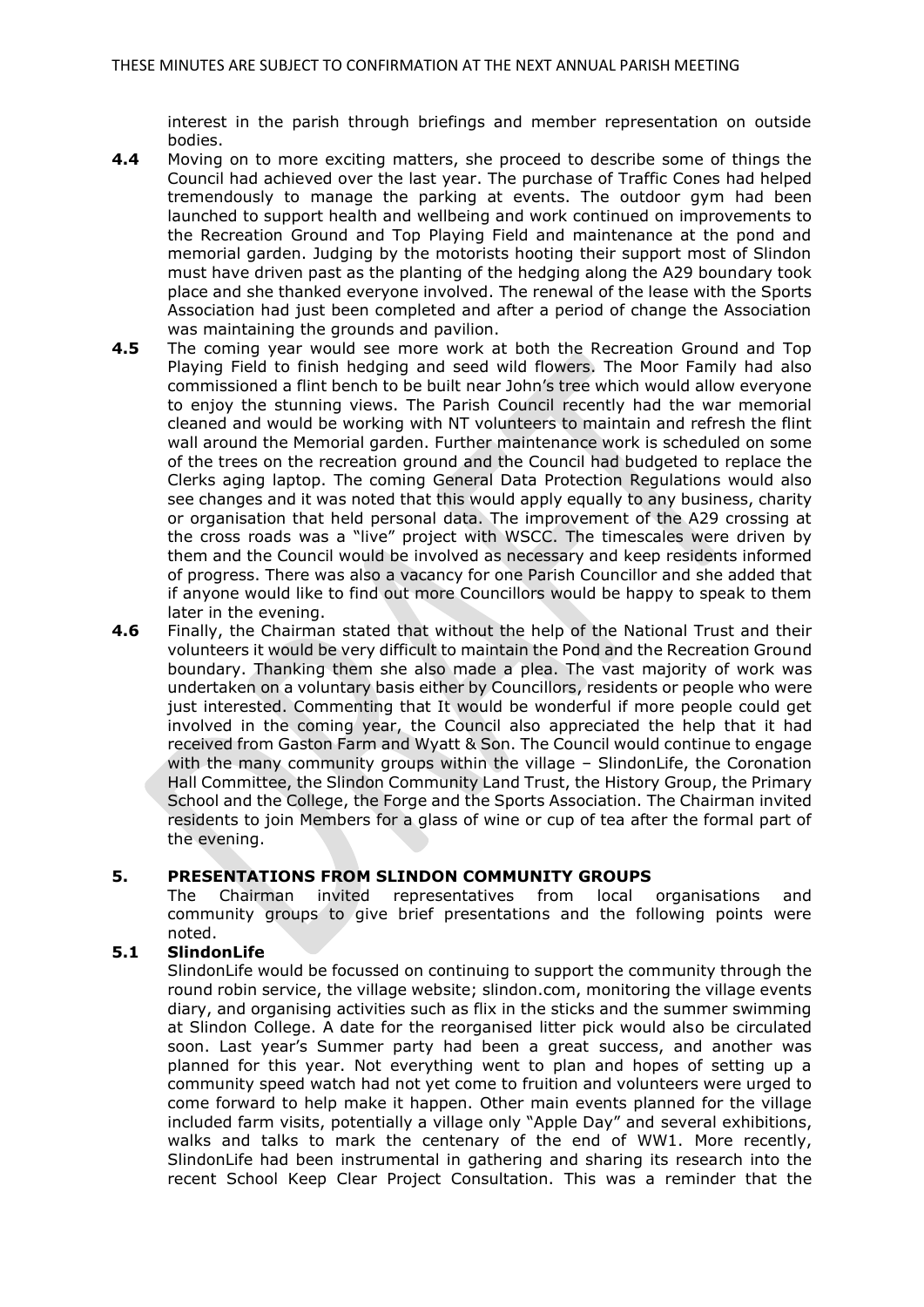organisation existed to identify things that were wanted or need but which didn't naturally fall into the remit of groups and welcomed suggestions as well as volunteers to help.

#### **5.2 Slindon Charities Trust**

The meeting received a copy of the Charity's Accounts for the year ending 23rd July 2017. Following the receipt of a generous legacy and with the continuing support of the village the Trust had been able to significantly increase its giving to those in need. The Trustees thanked the Forge for helping to provide nearly 20 Christmas hampers. The next annual coffee morning would be held on 24<sup>th</sup> May at Firgrove House and the Trustees thanked the owners for once again agreeing to host the event.

### **5.3 Slindon History Society**

The Society continued to collect and update local records, arrange publications, and talks in the village. Last year had seen them hold talks on Slindon in The Great War and the development of St Mary's Church. History tours had recently been introduced and were proving so popular that more volunteers were sought to help run them. The proceeds from these tours were donated to St Mary's and as enjoyable as they were, volunteer support was essential if they were to continue.

### **5.4 Slindon Church of England Primary School**

The new Head teacher of the Slindon C of E Primary School introduced herself and stated that from the very first time that she was taken on a tour of the school and the village, she fell in love with Slindon. The current school setting was unique both in terms of its surroundings and its pupils, many of whom had special education needs which the school was ideally placed to support. Currently looking after 72 pupils in three classes, pupils would be able to benefit more the use of the grounds and the copse and the School would continue to host the Forest School. She thanked many businesses and local groups who supported the work of the school and added that after a challenging year, the School was gaining ground. Speaking of the value of the extra support that pupils receive from the wonderful village community the Head teacher recalled an African proverb, "It takes a village to raise to a child". In conclusion she issued an invitation to the Annual School Fayre, which this year would be otherwise known as the "Great British Fete-Off!".

## **5.5 Arun District Council (ADC) and The National Park (SDNPA)**

Both ADC and the SDNPA were progressing Local Plans. The District Council hoped to have positive news soon that would allow them to adopt a Plan to help control development. This was essential if the Council was to deliver the 1000 plus houses per annum required over the period of The Plan In the meantime work on building the new leisure centre in Littlehampton was progressing well and the new upgraded facilities should be opening next year.

**5.6** Regarding the National Park, they too hoped to have an adopted Local Plan in place later this year. Whilst this Plan also proposed additional housing it would be aligned to those of neighbouring authorities and environmentally and ecologically focussed taking into account affordable housing initiatives such as community land trusts.

## **5.7 The Forge Shop**

The new management thanked the community for its welcome and support over the last year. The new team had nearly twenty years' experience of running community retail businesses and their first year had exceeded expectations in several ways. Thanking customers and volunteers for their patience, market testing had been very much part of the new team establishing a presence. Changes had been made and were planned regarding the range of products on offer to reflect the tourist trade and local produce. Work had already started to give the interior a more rustic feel, seasonal menus were planned, and they hoped to start an eat in / takeaway restaurant service in due course. Wine tastings, quiz nights and super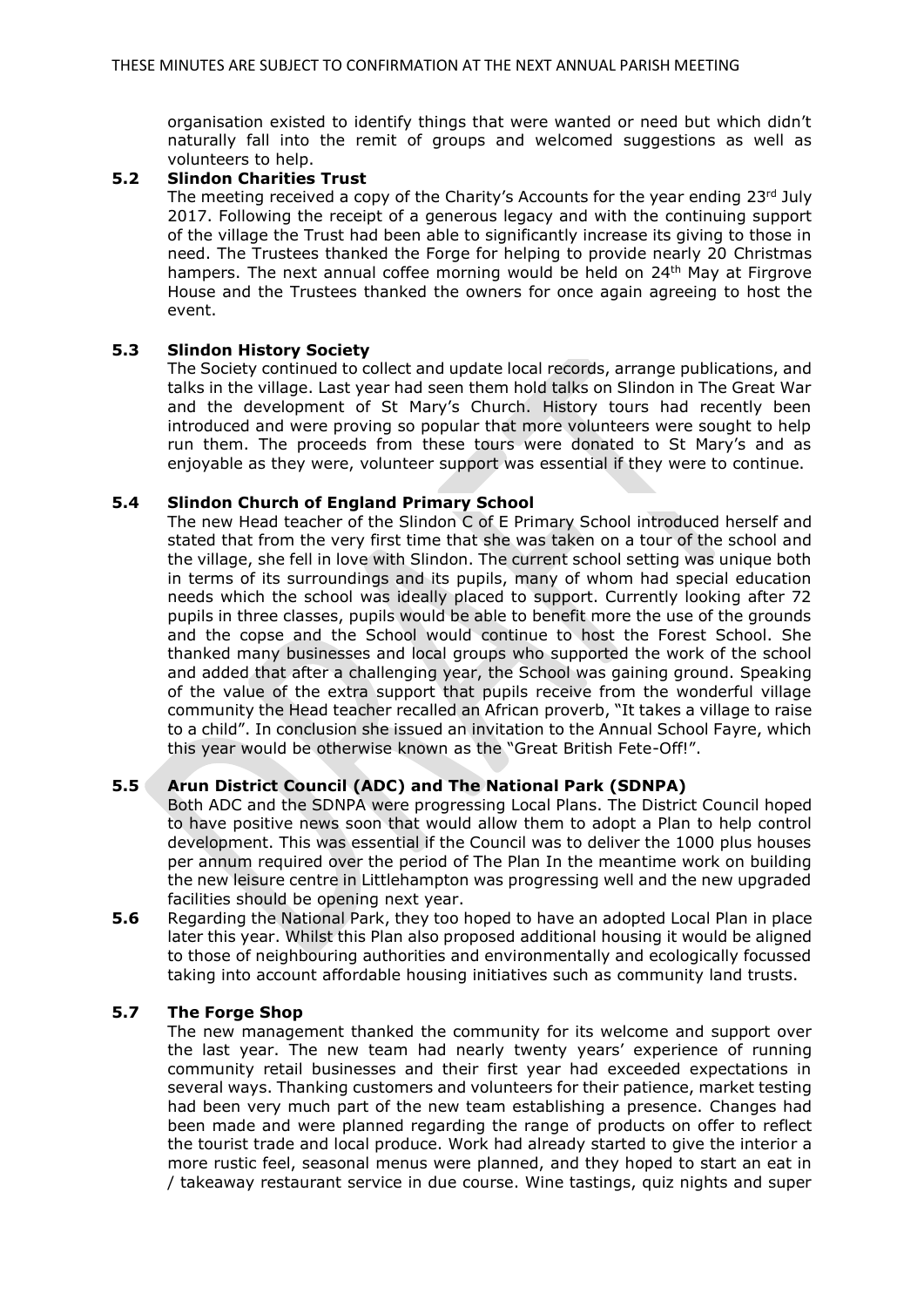nights were also planned all of which would be advertised in a newsletter they hoped to set up. Outside, customers would notice a change in the planting as the management planted a vegetable garden which it was hoped would provide fresh produce for use on the premises. Feedback was essential, and residents and customers were urged to keep their comments coming.

#### **5.8 SPEC 2000**

Managing the SPEC 2000 fund had become increasingly onerous and there had been no use for it for several years. It was noted that with no funds available the decision had been taken to wind it up.

### **5.9 The Community Bus**

The "new" Community bus was now over two years old and had recently benefitted from some extensive maintenance. The bus was staffed by two groups of volunteer drivers from Slindon and Amberley and more drivers would always be welcome. It was noted that some variations to the timetable had recently been introduced and that details had been published in the Parish Magazine.

#### **5.10 Slindon College**

The Head Master at Slindon College would be leaving to take up a post setting up a similar school overseas. The Governors hoped to be able to announce details of his replacement after completion of interviews which would be held shortly.

### **5.11 National Trust**

The Trust was grateful as ever for the continued support of residents. There were a number of projects being undertaken to refurbish properties on the Slindon Estate some of which were part of a Head Office pilot project. Referencing staff changes over the last twelve months, a number of new faces were welcomed. Katie Archer had taken on the role of Head Ranger and the meeting went on to hear from two rangers who had recently joined the team. Improvements to the car parks, information boards and walks were noted and a recent innovation, "The Slindon Safari", was proving to be a popular way of showing visitors the Estate. The Northwood project continued with more trees being planted and coppicing being undertaken. The Team prided itself on using materials drawn from the Estate's natural resources and this was evident in the new gates at the car parks. Progress with hedgerows and initiatives to support birds and wildlife were also noted. Recognising the significance of this year's centenary of the end of World War 1 (WW1), the Trust would be working with the Airfields of Britain Conservation Trust to introduce a memorial in Northwood where a very early airfield had been positioned. The Trust was also working on the development of an educational facility at the Estate office which would be available as a community space and teaching facility.

### **5.12 St Mary's Church**

The last twelve months had been very busy for the Church and the congregation had been pleased to have the church bell returned, refurbished and sounding better than ever. The main priority for the coming year would be internal redecoration with the aim of creating a brighter and more welcoming environment. The congregations of St Mary's and St Richards, were now regularly coming together for a monthly event to help raise funds for children's charities. The continued generosity of residents ensured a regular flow of donations and details of this year's Fate were noted. Referencing the nationwide act of commemoration regarding the centenary of the end of WWI, the Slindon Knitwits would be knitting poppies to remember each resident who gave their life during the conflict. These would be displayed in the Church together with a biography of each individual named on the village memorial.